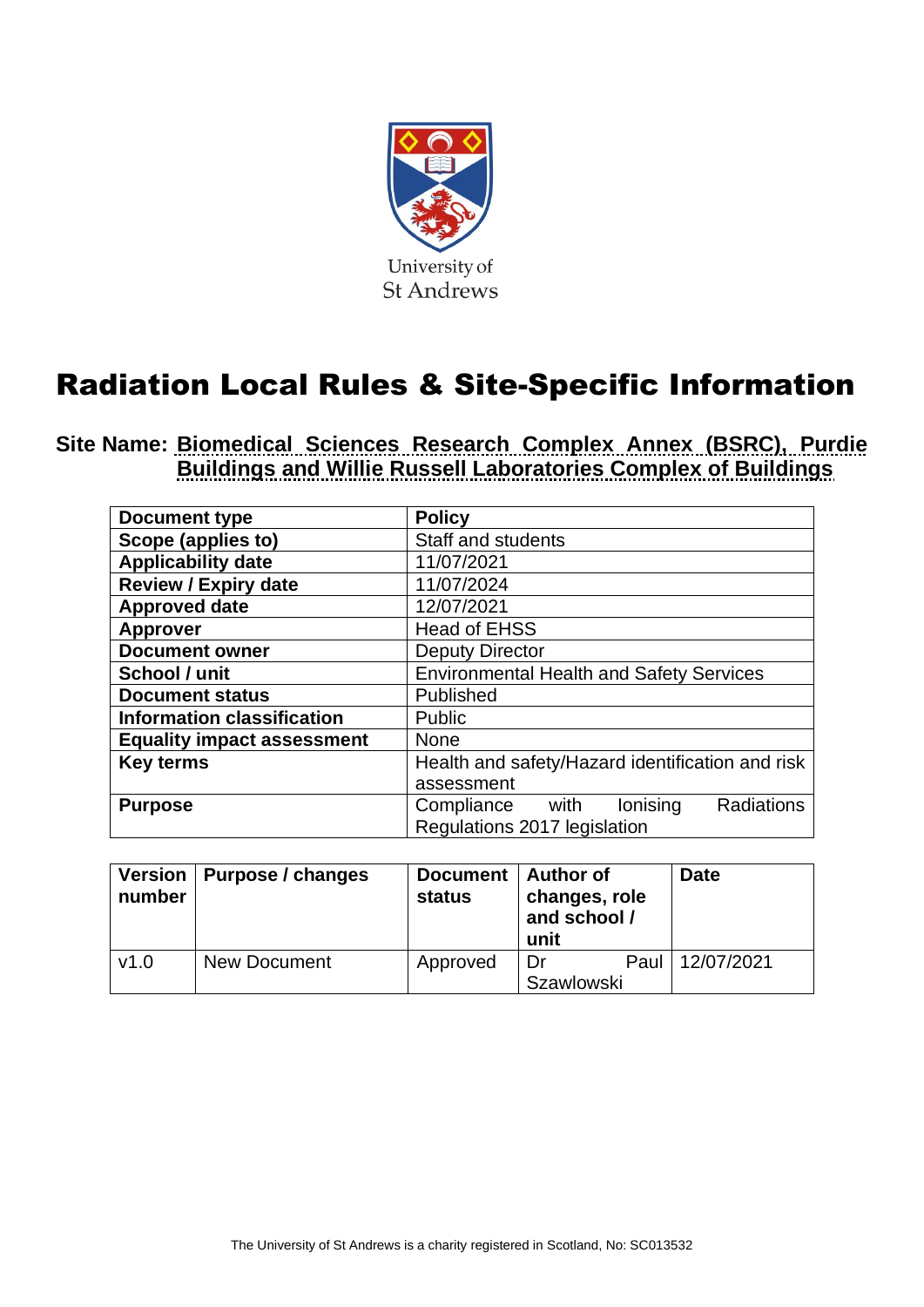

# Radiation Local Rules & Site-Specific Information

## **Site Name: Biomedical Sciences Research Complex Annex (BSRC), Purdie Buildings and Willie Russell Laboratories Complex of Buildings**

*This document constitutes the Local Rules under Regulation 18 of the Ionising Radiations Regulations 2017 (IRR17)* for the above site and must always be kept up to date. The contents of this document and its references must be *brought to the attention of all personnel affected by them.*

## Site Appointees – Radiation Protection Supervisors (RPSs)

The RPSs appointed under the IRR17 have roles including the responsibility for ensuring that St. Andrews University complies with these Local Rules and the associated Radiation Work Instructions as identified in Work Instruction 1 (WI 1)

| Name                                  | Date Training<br>Completed | Date Next Refresher<br>Due<br>(At least every 3 years) |  |
|---------------------------------------|----------------------------|--------------------------------------------------------|--|
| <b>Professor Terry Smith</b>          | 14, 21, 28th April<br>2021 | April 2024                                             |  |
| Dr Magnus Alphey (X-ray<br>equipment) | 14, 21, 28th April<br>2021 | April 2024                                             |  |
| John Nicholson                        | 14, 21, 28th April<br>2021 | April 2024                                             |  |
| <b>Ashley Pearson</b>                 | 14, 21, 28th April<br>2021 | April 2024                                             |  |
|                                       |                            |                                                        |  |

### Radiation Protection Advisers

The Radiation Protection Advisers employed by Aberdeen Radiation Services act as RPAs to St. Andrews University. They can be contacted as below:

Working Hours: **01224 749784 ARPS @aberdeenradiation.co.uk** Outside working hours (emergency contact): **01224 518020**

## Radiation Protection Officer

The Radiation Protection Officer for St. Andrews University, Dr Paul Szawlowski, is responsible for the routine advice regarding IRR17 and the implementation of these Local Rules. He can be contacted as below:

Working Hours: **01334 462753 or 07715 843061** Outside Working Hours: **01333 450014 or 07715 843061**

## Dose Investigation Level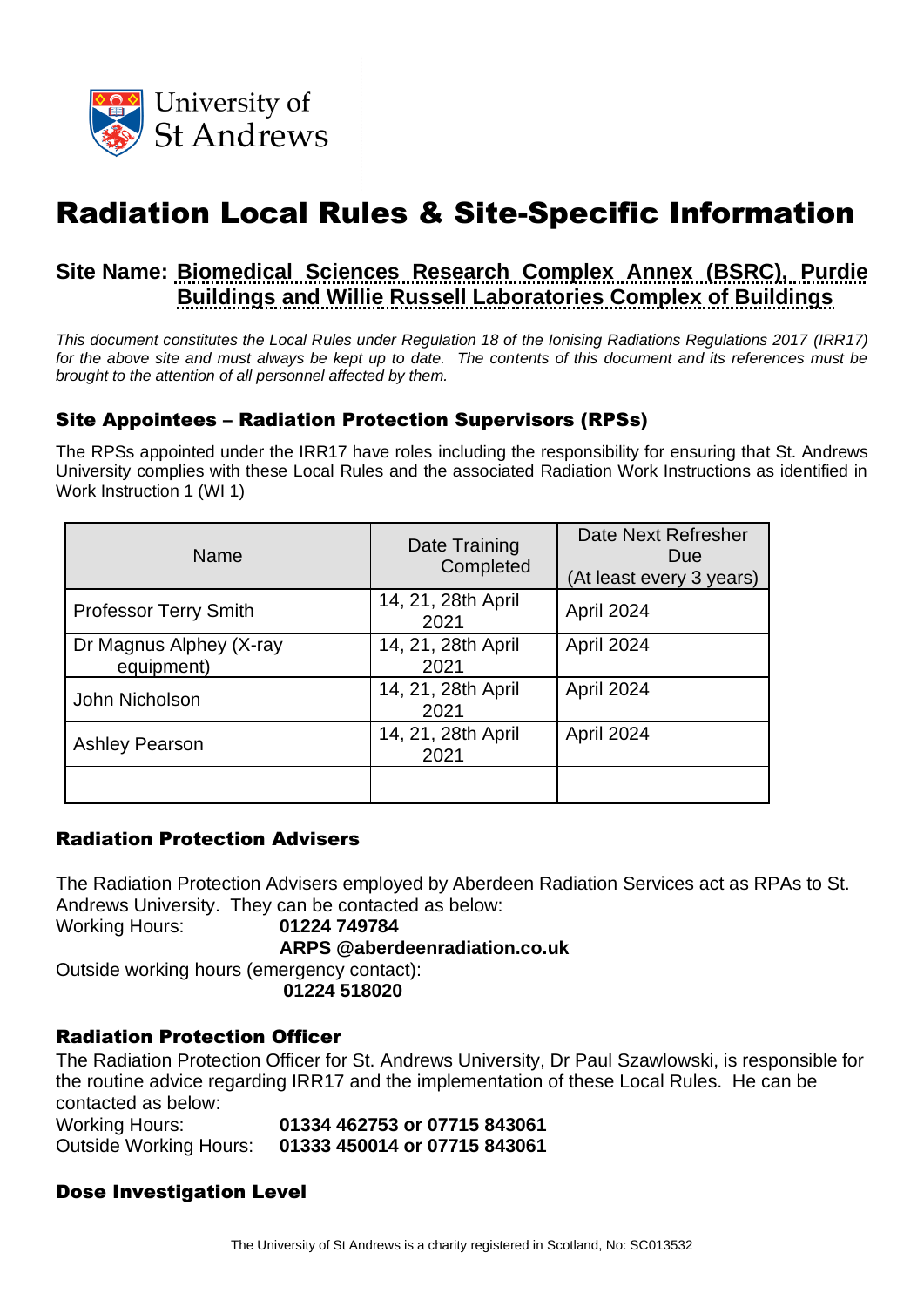The St. Andrews University whole-body effective dose investigation level is **0.5 mSv** in a calendar year or **0.5 mSv** in a two-month period.

Where workers are issued with finger TLDs the dose investigation level is **0.5 mSv** in any two-month wear period.

## Contingency Arrangements

Section 2.6 of the Work Instructions has identified the contingency arrangements for foreseeable incidents happening within the laboratories in this area. Emergency incident posters will be located in rooms where radioactive work as well as use of X-ray generators. The detailed emergency arrangements can be found in the Work Instructions attached to this document

| <b>Description</b>                       | Doc. Ref                                          |
|------------------------------------------|---------------------------------------------------|
| Radiation Area Incidents due to Unsealed | Work Instruction 2.6.2                            |
| <b>Radioactive Sources</b>               |                                                   |
| Radiation Area Incidents due to X-ray    | Work Instruction 2.6.3                            |
| Generators                               |                                                   |
| <b>Contamination Monitoring</b>          | Work Instruction 6                                |
| <b>Lost Sealed or Unsealed Source</b>    | Work Instruction 2.6.2 and Work Instruction 2.6.4 |
| X-Ray Unit Incident                      | Work Instruction 11                               |

It is vital to maintain training for the response to such incidents are practiced. An annual training session will be arranged by the URPO.

### Written Arrangements for Non-Classified Workers

Please refer to the job specific Radiation Work Instructions; these set out the arrangements in place to restrict an exposure to ionising radiation, including the use of PPE and restrictions on the type of work, dose rates and the time spent in the area. All written arrangements must be approved by the RPA. If the arrangements are not adequately defined in the Radiation Work Instructions, contact the RPA to assist with the preparation of a suitable written arrangement.

### Controlled Radiation Areas:

Controlled areas have been identified within all X-ray generators. All laboratories where X-ray generators have had their interlocks by-passed for beam alignment processes will be deemed as Controlled areas. In such laboratories, access will be by a system of work identified in the Standard Operating Procedures identified in Risk Assessment No 9 attached to this document.

Location: Room 325, Purdie Building - X-ray Generator (Beam Alignment Process) Room 425, Purdie Building - X-ray Generator (Beam Alignment Process) Room 217H, Purdie Building - X-ray Generator (Beam Alignment Process) Room 220, Purdie Building - X-Ray Generator (Beam Alignment Process) Room B213a, Biomedical Sciences Research Complex (BSRC) - X-ray Generator (Beam Alignment Process)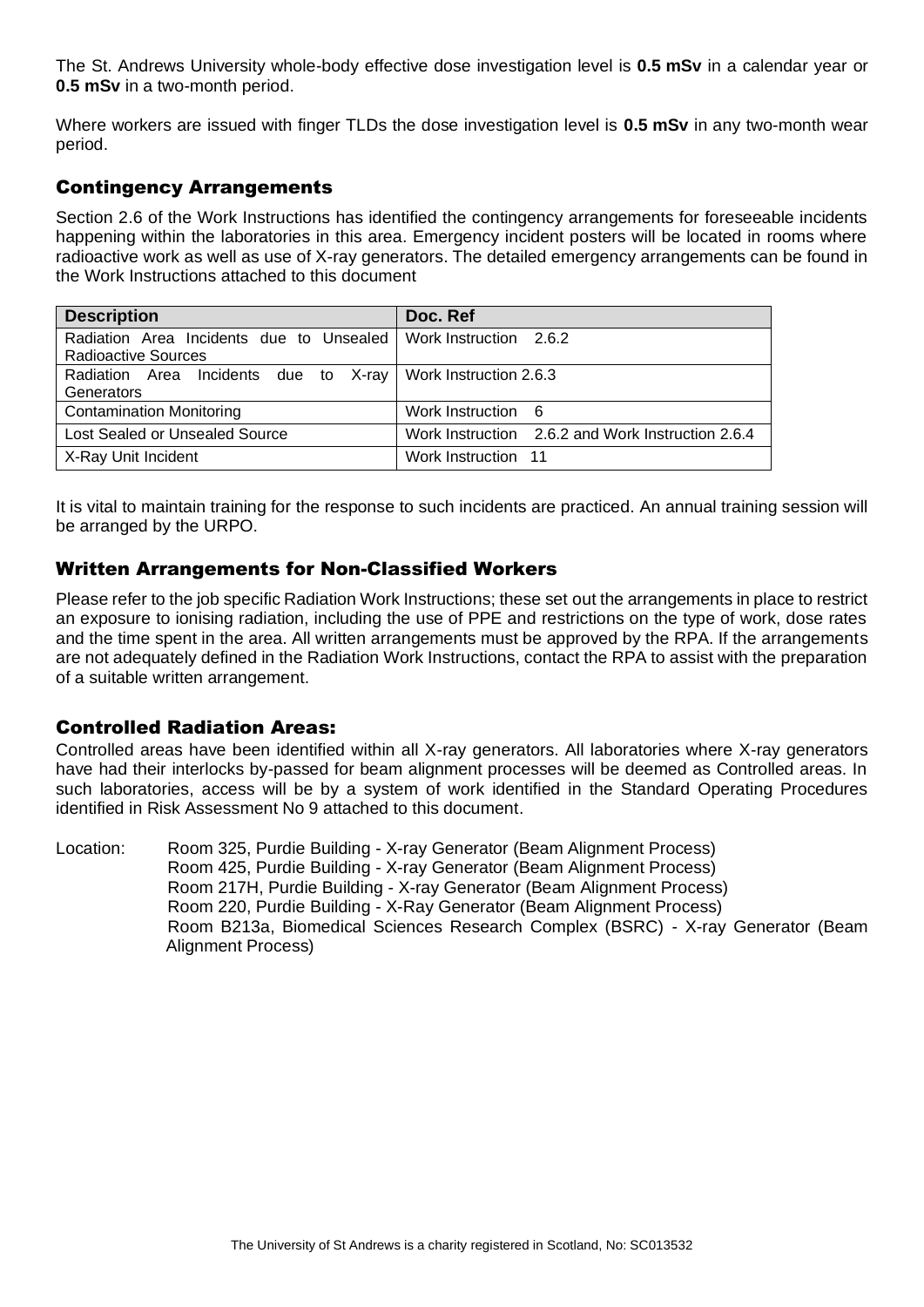## Supervised Radiation Areas:

#### Location: **BSRC Annexe Room 313c**

The maximum quantities of radioactive material which can be used and stored under a Radiation Supervised area is

|              | <b>Storage</b><br><b>Supervised Area</b><br>(MBq) | <b>Usage</b><br><b>Supervised Area</b><br>(MBq) |
|--------------|---------------------------------------------------|-------------------------------------------------|
| Radionuclide |                                                   |                                                 |
| 3H           | 1000                                              | 100                                             |
| 14C          | 500                                               | 50                                              |
| 32P          | 50                                                | 5                                               |
| 35S          | 500                                               | 50                                              |
| <b>36Cl</b>  | 50                                                | 5                                               |
| 45Ca         | 50                                                | 5                                               |
| 51Cr         | 500                                               | 50                                              |
| 86Rb         | 50                                                | 5                                               |
| <b>1251</b>  | 10                                                | 5                                               |

If there is a need to use more than these quantities, then the area would have to be redesignated as a 'Controlled Area' under Ionising Radiations Regulations 2017

## Temporary Radioactive Waste Storage Areas

Location(s) used: **BSRC Annexe Room 313c** 

## Permanent Radioactive Waste Storage Area

Location: **Radioactive waste store - The Scores, University of St Andrews, St Andrews, Fife** Access Arrangements: **Key available from University Radiation Protection Officer, Dr Paul Szawlowski**

Telephone No.: **Work 01334 462753 or 07715 843061 Home - 01333 450014 or 07715 843061**

### Designated Areas for X-Ray Crystallography Equipment

Location: **BSRC Annexe Room B213a Purdie Rooms 217H, 220, 325, 425**

### Small (exempt) Source Store Locations

Test: Not applicable

Other: N/A

#### **Designated Areas – Supervised Areas**

All areas where unsealed sources are manipulated. All areas where radioactive Geological specimens are handled or worked with. All other areas where the risk assessment identifies that a radiation dose of greater than 1 mSv but less than 6 mSv may be received in a year.

#### **Designated Areas – Controlled Areas**

All areas where a doserate in excess of 7.5  $\mu$ Sv/h exists or the risk assessment identifies that a dose of greater than 6 mSv per year may be received.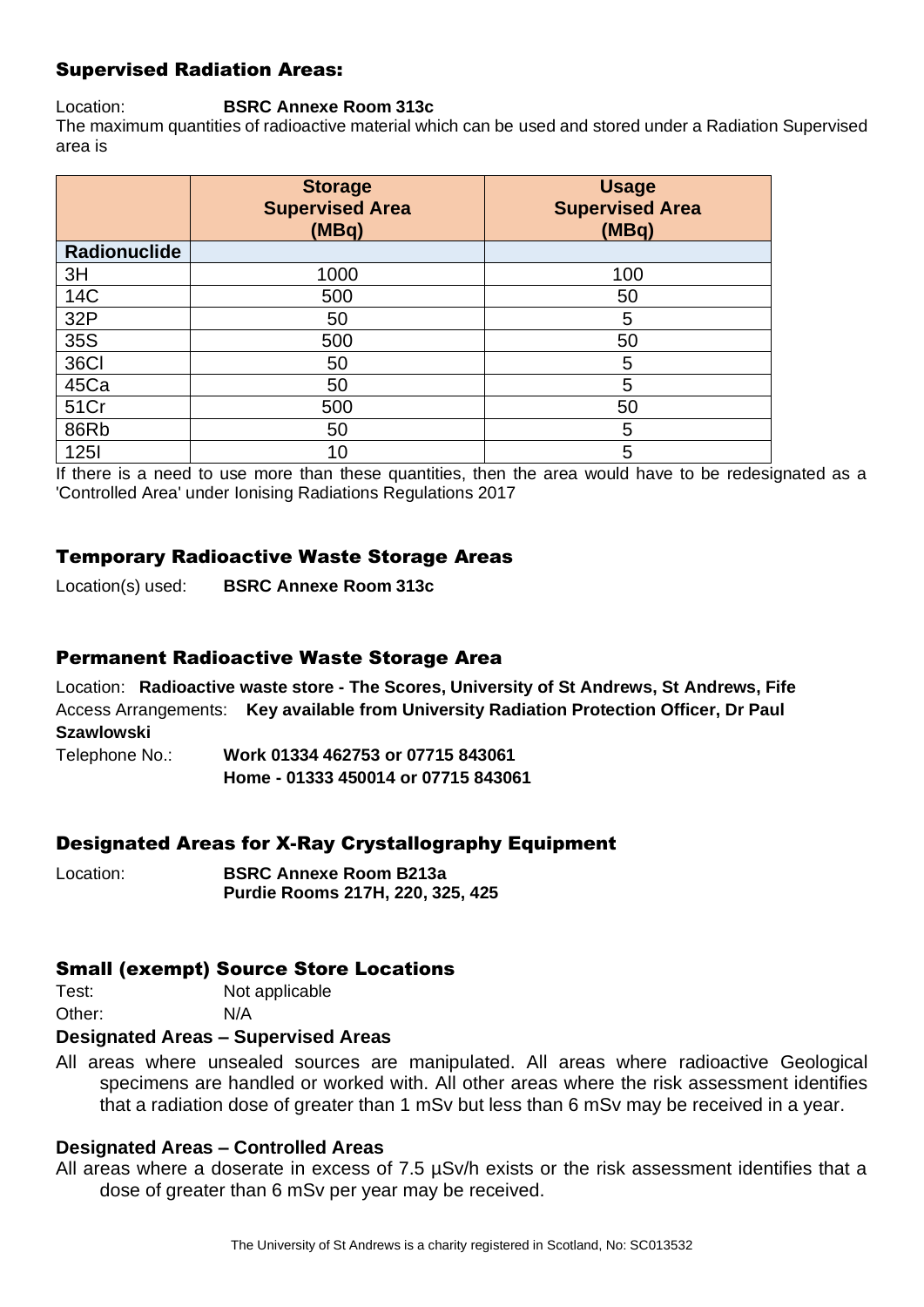### **Radiation Work Instructions**

The following Radiation Work Instructions (RWI) and generic risk assessments apply at this site. These must be used in conjunction with the contents of the St. Andrews University Radiation Policy & Guidance Document (……………………).

| <b>RWI No.</b>            | <b>RWI Title (see</b>                                                          | <b>Applies</b> | <b>IRR17- Risk Assessments</b><br>which apply                                                                                                                                                                                                                                                                                                                                      |
|---------------------------|--------------------------------------------------------------------------------|----------------|------------------------------------------------------------------------------------------------------------------------------------------------------------------------------------------------------------------------------------------------------------------------------------------------------------------------------------------------------------------------------------|
| <b>Management</b>         |                                                                                |                |                                                                                                                                                                                                                                                                                                                                                                                    |
| 01                        | Management of Work with Ionising<br>Radiations at the University of St Andrews | ⊠              |                                                                                                                                                                                                                                                                                                                                                                                    |
| 02                        | <b>Radiation Area Incidents</b>                                                | $\boxtimes$    |                                                                                                                                                                                                                                                                                                                                                                                    |
| 03                        | <b>Radiation Record Keeping</b>                                                | X              |                                                                                                                                                                                                                                                                                                                                                                                    |
|                           | <b>Laboratory Radioactive Materials Operations</b>                             |                |                                                                                                                                                                                                                                                                                                                                                                                    |
| 04                        | Handling unsealed radioactive solutions                                        | ⊠              | IRR17-Risk Assessment No. 1 -<br>Risk assessment for the consent<br>for the deliberate addition of<br>radioactive substances in the<br>production of products                                                                                                                                                                                                                      |
| 05                        | Radioactive Waste                                                              | $\boxtimes$    |                                                                                                                                                                                                                                                                                                                                                                                    |
| 06                        | <b>Contamination Monitoring</b>                                                | $\boxtimes$    |                                                                                                                                                                                                                                                                                                                                                                                    |
| 07                        | Use of Unsealed radioactive sources for<br>undergraduate work                  | ⊠              | IRR17-Risk Assessment No. 1 -<br>Risk assessment for the consent<br>for the deliberate addition of<br>radioactive substances in the<br>production of products                                                                                                                                                                                                                      |
| 08                        | Use of small sealed sources for teaching                                       | $\Box$         |                                                                                                                                                                                                                                                                                                                                                                                    |
| 09                        | Use of HASS Sealed Source                                                      | □              |                                                                                                                                                                                                                                                                                                                                                                                    |
| 10                        | Use of Radioactive Sources for<br>Luminescence Dating                          | □              |                                                                                                                                                                                                                                                                                                                                                                                    |
|                           | <b>Sealed Sources and Radiation Generators</b>                                 |                |                                                                                                                                                                                                                                                                                                                                                                                    |
| 11                        | X-Ray Crystallographic Units                                                   | ⋈              | IRR-Risk Assessment No. 8 - X-<br>Ray-Risk assessment for the use<br>of radiation generator equipment<br>consent under the ionising<br>radiations regulations 2017 -<br>Normal use.<br>IRR17 - Risk Assessment No.9 -<br>X-Ray- Risk assessment for the<br>high risk use of radiation<br>generator equipment HSE<br>Registration under the ionising<br>radiations regulations 2017 |
|                           | <b>Geological Specimens</b>                                                    |                |                                                                                                                                                                                                                                                                                                                                                                                    |
| 17                        | Radon                                                                          | $\Box$         |                                                                                                                                                                                                                                                                                                                                                                                    |
| 18                        | <b>Handling Specimens</b>                                                      | $\Box$         |                                                                                                                                                                                                                                                                                                                                                                                    |
| <b>Animal Experiments</b> |                                                                                |                |                                                                                                                                                                                                                                                                                                                                                                                    |
| 19                        | Seal studies in pool                                                           | $\Box$         |                                                                                                                                                                                                                                                                                                                                                                                    |